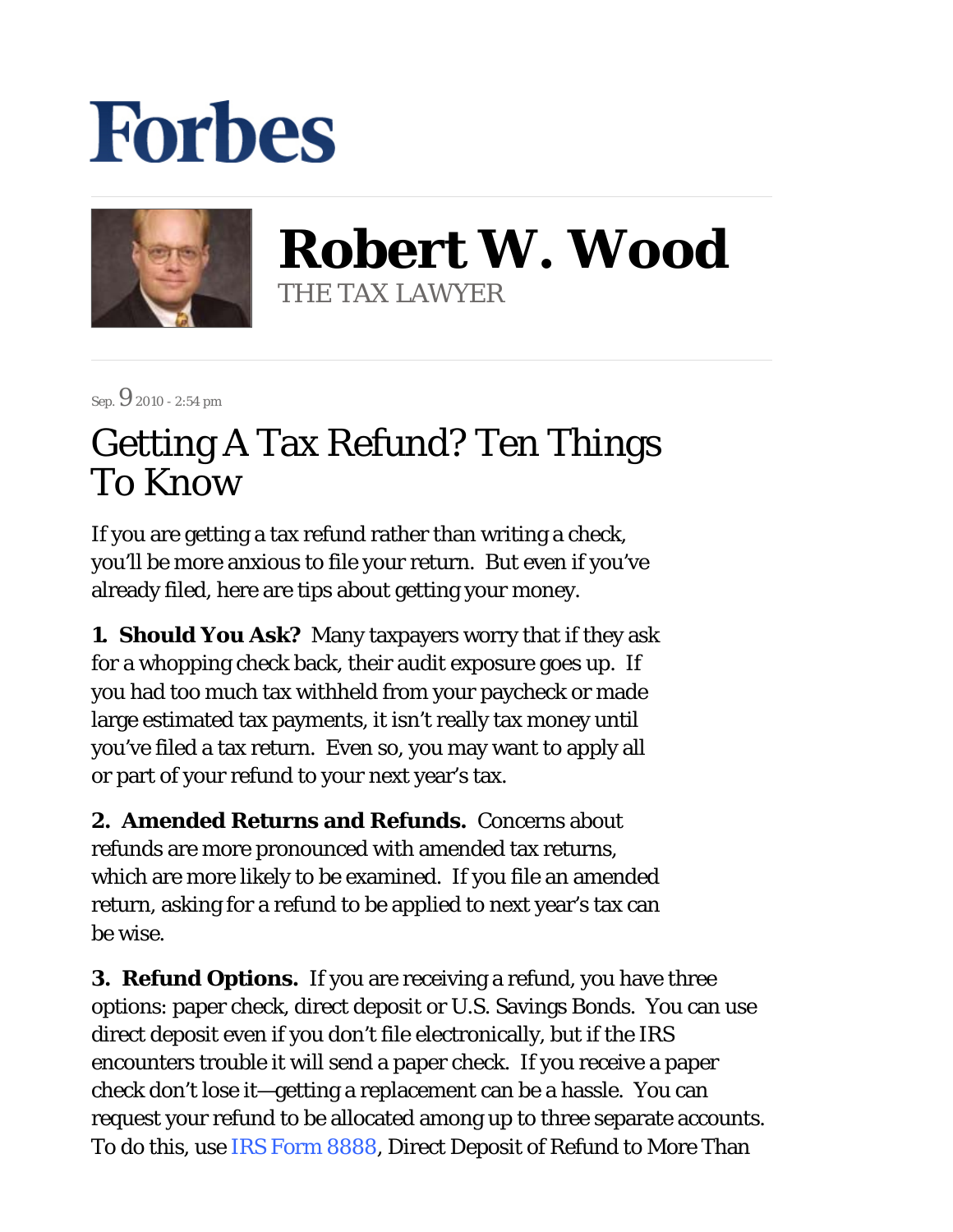One Account. The IRS is processing millions of returns, so give clear instructions.

**4. Paper vs. Electronic?** If you file a paper return, your refund should take about six weeks. If you file electronically, the refund should be within three weeks after your electronic filing. Electronic filing reduces errors, since the software corrects many common errors, but I still prefer my clients to file on paper.

**5. Checking Online or By Phone.** You can check the status of your current year refund at www.IRS.gov and click the "Where's My Refund?" link. Or use the IRS Refund Hotline (1-800-829-1954). You'll need your name, Social Security number, filing status and the exact whole dollar amount of your refund shown on your return.

**6. Why Refunds Are Delayed.** Reasons for delayed refunds include:

- 1. Incorrect or missing Social Security numbers;
- Incorrect tax entered based on taxable income and filing status; 2.
- Computation errors in figuring taxable income, withholding and estimated tax payments, Earned Income Credit, Standard Deduction for age 65 or over or blind, the taxable amount of Social Security benefits, and child and dependent care credit (or missing or incorrect identification numbers for child care providers); 3.
- Withholding and estimated tax payments entered on the wrong line; and 4.
- 5. Math Errors. More errors and checklists appear here.

**7. Refund Then Audit?** The mere fact that you receive a tax refund does *not* mean your return has been audited and approved. In fact, the IRS generally has three years to audit your return. See Even The IRS Has Time Limits. Often, the refund will be processed, but the audit will come later.